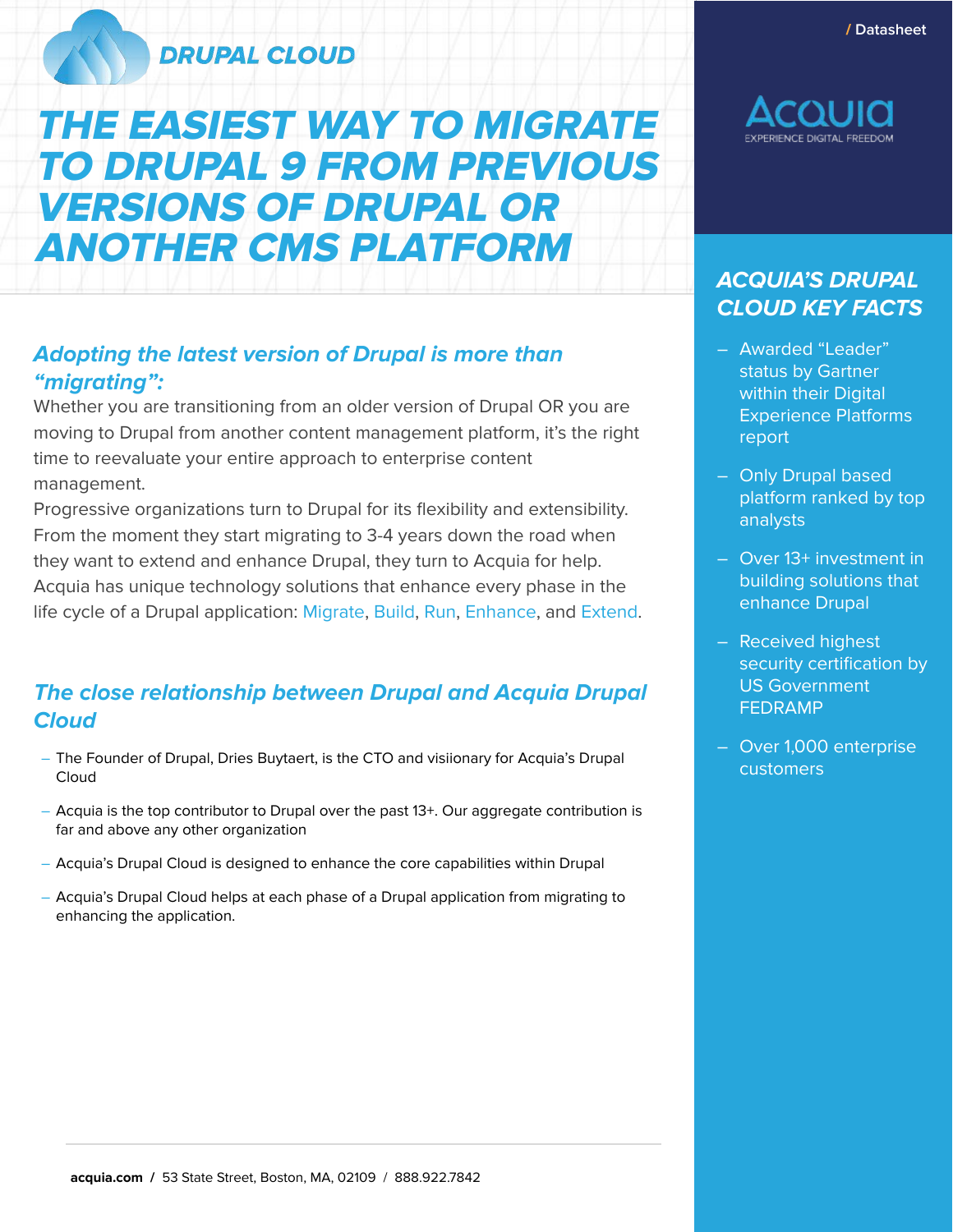# DRUPAL CLOUD BENEFITS

### **MIGRATE BUILD**



### **Acquia Migrate Re-Platform:**

Migrate from any CMS to Drupal up to 5 times faster by leveraging pre-built and tested automations for content & data migrations.



#### **Acquia Migrate Accelerate:**

Speed up your Drupal 7 to Drupal 9 migrations by up to 50%. Leverage an intuitive UI and comprehensive migration set-up built by Acquia's Drupal experts.



### **Acquia Cloud Platform:**

Acquia Cloud is the preferred Cloud for enterprise, mission critical Drupal sites. It's solely focused on Drupal and provides the highest security standards in the industry, 99.95% guaranteed uptime, application monitoring and a 24X7X365 support model.



### **Acquia Site Factory:**

SiteFactory provides a centralized governance console to launch and manage multiple sites. With granular roles and permissions it provides corporate oversight and freedom for the lines of business to create their own sites, within certain parameters



### **Acquia Developer Studio:**

Acquia Developer Studio has a variety of solutions to shorten development timelines. For example, Cloud IDE's offer a Drupal tuned dev environment in the browser. No need to set up a local machine or worry about the latest tools to write effective Drupal code - we offer that as a service. Start writing code in minutes.

### **ENHANCE**



## **RUN Acquia Site Studio:**

Acquia Site Studio is the only low-code solution that empowers business users and marketers to make content, design and layout changes to their respective site / pages. With a visual user interface, it requires no technical knowledge to play a role in building and updating sites.

## **EXTEND**



Acquia's open API's, vast network of tech partnerships, and account support team make it easy to decide how to extend your Drupal application when new capabilities are needed.